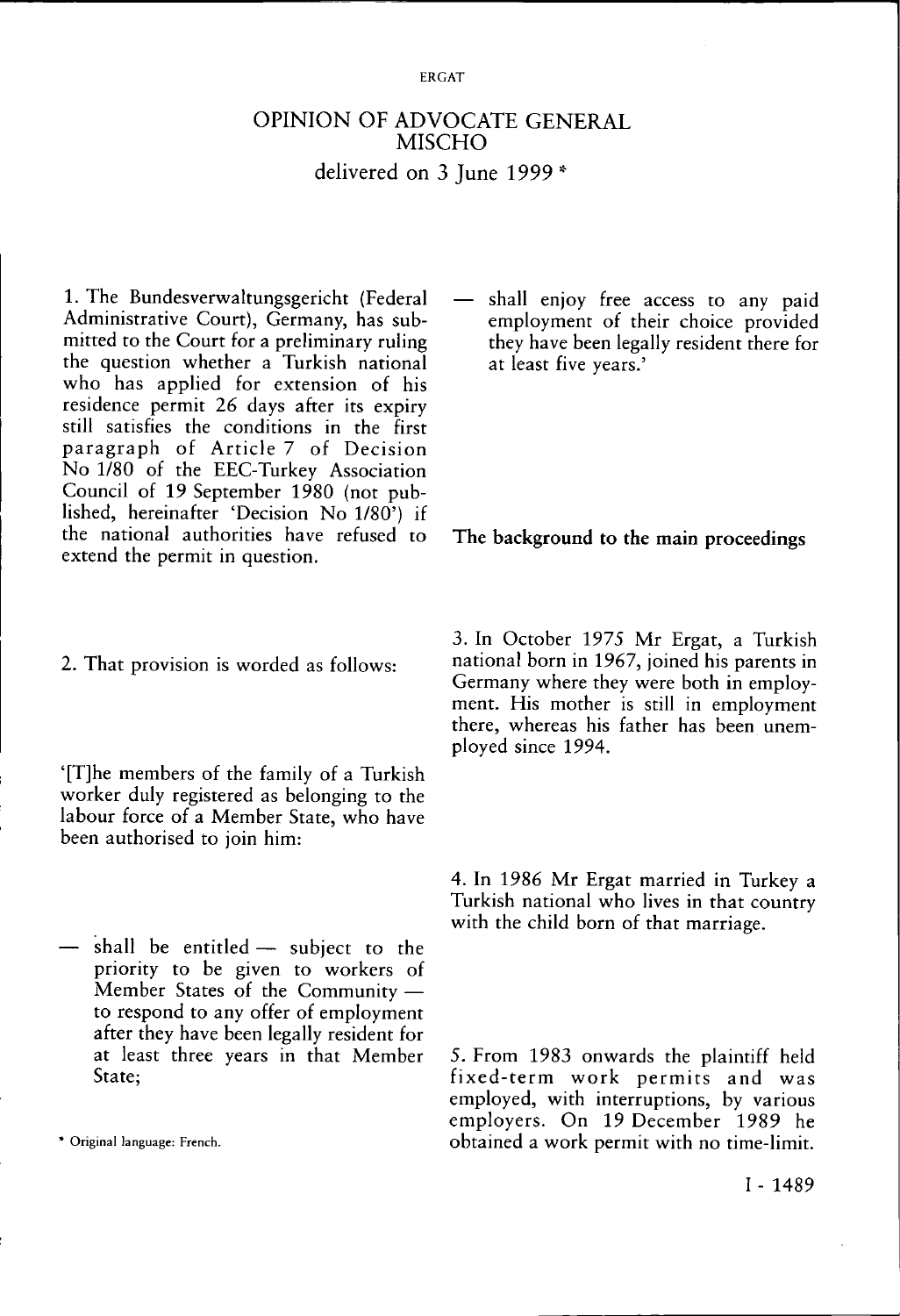6. When he entered German territory Mr Ergat was not required, under the legislation applicable at the time, to have a residence permit. Following an application of 29 April 1983, he was issued a residence permit expiring on 1 April 1984. That permit was extended, first, until 1 April 1985 and then, on the basis of an application dated 9 April 1985, until 1 April 1987. Following a further application by Mr Ergat, dated 15 April 1987, his residence permit was extended until 1 April 1989, then, following an application of 20 April 1989, until 28 June 1991.

7. By a form signed on 10 June 1991, but lodged with the appropriate authority dealing with foreigners only on 24 July 1991, Mr Ergat applied for a further extension of his residence permit.

8. On 22 January 1992 that authority rejected Mr Ergat's application on the ground that it had been lodged 26 days after the expiry of his last residence permit. In addition, it required Mr Ergat to leave the country and threatened to deport him since the German law on foreigners precluded extension of his residence permit.

9. On 17 March 1992 Mr Ergat lodged an administrative appeal against that decision, which was dismissed by the Tübingen district administration on 4 May 1992.

10. Mr Ergat went back to Turkey in August 1992, returning to Germany only in autumn 1993. He states that since June 1994 he has again been in employment there.

11. The plaintiff brought proceedings before the courts against the decisions of 22 January and 4 May 1992. By judgment of 11 April 1994, the Verwaltungsgericht Sigmaringen (Administrative Court, Sigmaringen) set those decisions aside and ordered the Stadt Ulm to extend Mr Ergat's residence permit indefinitely. On appeal by the Stadt Ulm, that judgment was overturned by the Verwaltungsgerichtshof Baden-Württemberg (Baden-Württemberg Higher Administrative Court) by judgment of 7 December 1995.

12. Mr Ergat subsequently lodged an appeal on a point of law before the Bundesverwaltungsgericht, claiming that he was entitled to have his residence permit extended on the basis, in particular, of the first paragraph of Article 7 of Decision No 1/80. The fact that, because he had not always submitted his applications for renewal in due time, he had not been legally resident on a continuous basis in Germany was, he argued, immaterial because he had been granted the extensions applied for. He had maintained his residence in Germany and had remained there lawfully.

13. According to the Bundesverwaltungsgericht, no provision of German law allows the extension of Mr Ergat's residence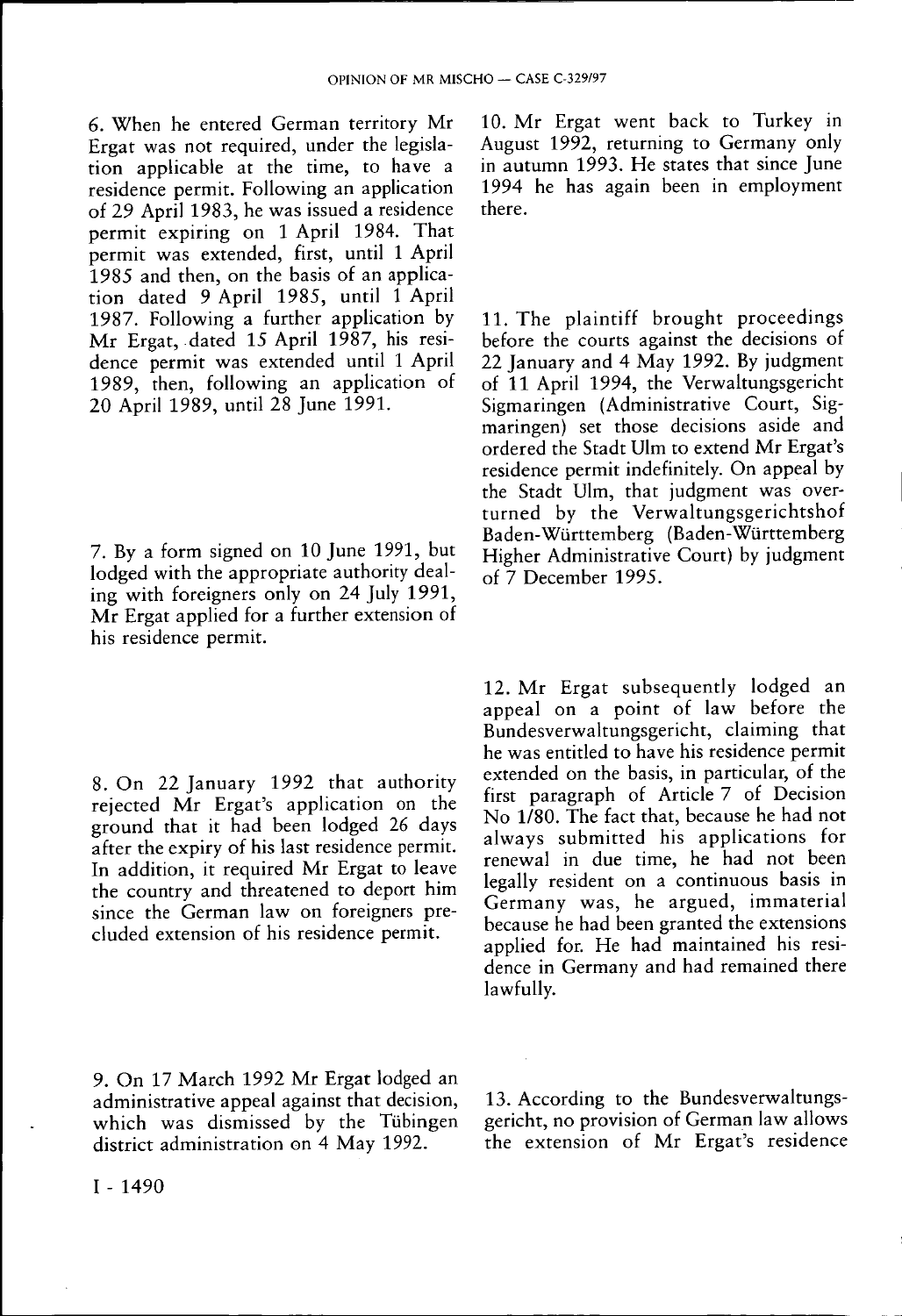permit. However, that court is uncertain whether he could derive a right of residence from Decision No 1/80.

Turkish worker duly registered as belonging to the labour force of a Member State:

14. In this context, the Bundesverwaltungsgericht considers that refusal to extend Mr Ergat's residence permit cannot, despite six criminal offences committed by him, be justified under Article 14(1) of Decision No 1/80, which provides that the provisions of the section on questions relating to employment and the free movement of workers 'shall be applied subject to limitations justified on grounds of public policy, public security or public health'. As in the case of nationals of Member States, public policy may be invoked only in the event of an actual and sufficiently serious danger affecting a fundamental interest of society. However, in the present case, the offences committed by Mr Ergat were not particularly serious and were all punished by fines which, moreover, in the overwhelming majority of cases, were of small amounts.

15. In the opinion of the Bundesverwaltungsgericht, Mr Ergat cannot derive any rights from Article 6(1) of Decision No 1/80, which provides:

'[S]ubject to Article 7 on free access to employment for members of his family, a

- be entitled in that Member State, after one year's legal employment, to the renewal of his permit to work for the same employer, if a job is available;
- shall be entitled in that Member State, after three years of legal employment and subject to the priority to be given to workers of Member States of the Community, to respond to another offer of employment, with an employer of his choice, made under normal conditions and registered with the employment services of that State, for the same occupation;
- shall enjoy free access in that Member State to any paid employment of his choice, after four years of legal employment.'

16. According to the national court, Mr Ergat does not satisfy the conditions laid down in that provision. Thus, on the date of the application at issue, Mr Ergat had not been in legal employment with the same employer for at least a year and, with regard to the employment after the expiry of his last residence permit, he was not in a stable and secure situation as a member of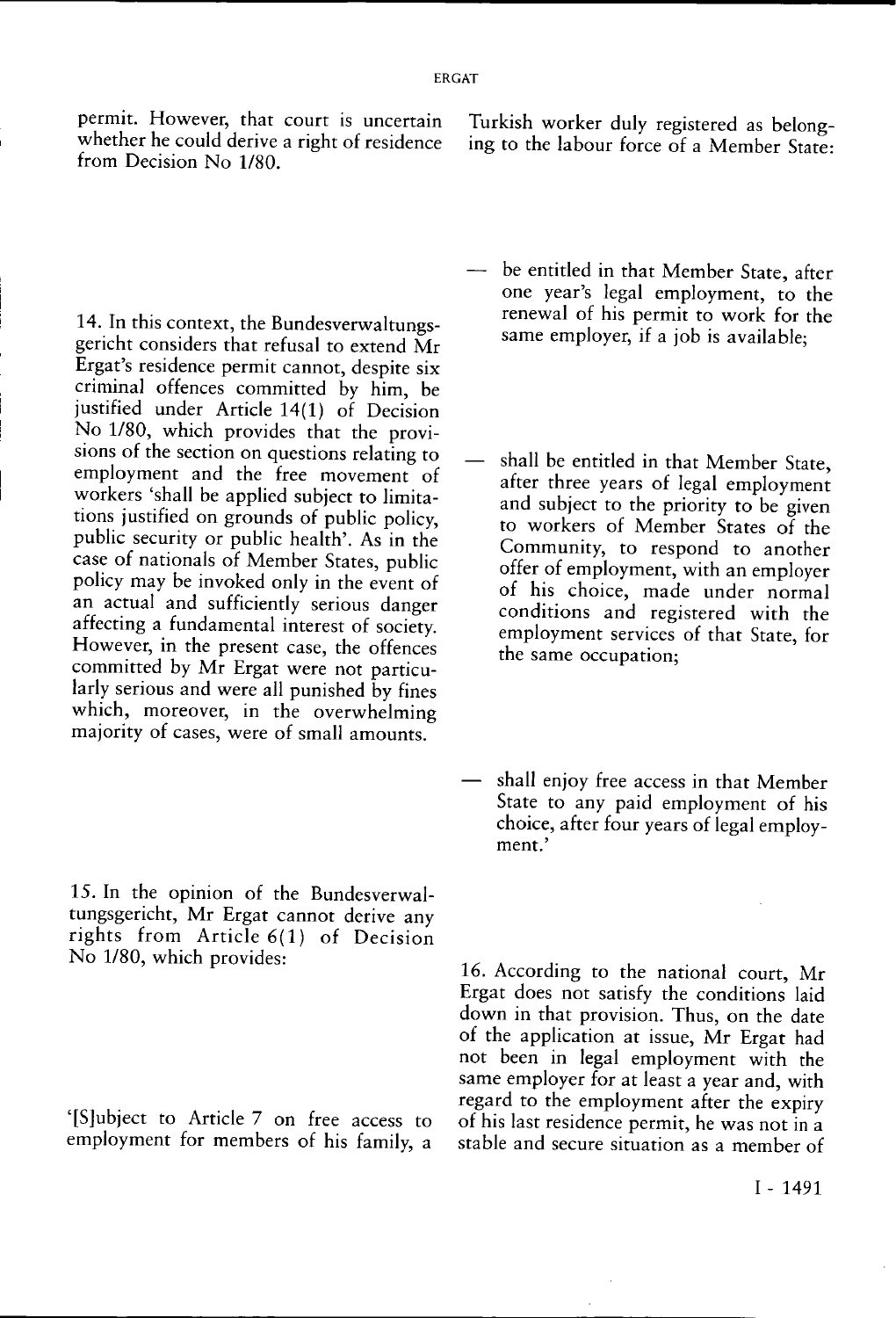the labour force since that employment was not covered by a valid residence permit.

Ergat expired on 28 June 1991 and was not further renewed.

17. The Bundesverwaltungsgericht is uncertain, however, whether Mr Ergat is entitled, in the circumstances of this case, to rely on the first paragraph of Article 7 of Decision No 1/80 in order to obtain extension of his residence permit in Germany.

21. It is true that the abovementioned judgment concludes that the rights conferred by the first paragraph of Article 7 are granted to the persons concerned regardless of the issue by the authorities of the host Member State of a specific administrative document, such as a residence permit.

18. The fact that the Mr Ergat was of full age at the time of expiry of the last residence permit does not preclude the application of the first paragraph of Article 7 of Decision No 1/80, since that decision contains no age-limit for possession of the status of member of the family of a Turkish worker.

19. Moreover, it is apparent from the judgment in the *Kadiman* case <sup>1</sup> that that provision has direct effect.

22. The national court is of the opinion that that conclusion means that, if a residence permit is required under national law, the first paragraph of Article 7 of Decision No 1/80 can be a material legal basis therefor. It does not mean, on the other hand, that the person concerned does not need a residence permit or that such a permit should be merely declaratory. If, as in this case, legal residence is the condition for a right derived from the first paragraph of Article 7 of Decision No 1/80 to arise, it cannot be founded on a legal position which merely follows from the existence of that right.

20. In the present case, the issue is whether Mr Ergat satisfies the condition of legal residence in the host Member State, which is laid down in the first paragraph of Article 7. Fulfilment of that condition is assessed according to national law which, in Germany, requires a residence permit. However, the residence permit issued to Mr 23. It is clearly upon that consideration, according to the national court, that the Court of Justice of the European Communities bases its reasoning. It has held <sup>2</sup> that, for the purposes of the first paragraph of Article 7, account must be taken of the period during which the person concerned was not in possession of a valid residence permit, where the competent authorities of

<sup>1 —</sup> Case C-351/95 [1997] ECR I-2133. 2 — Judgment in *Kadiman,* at paragraph 54.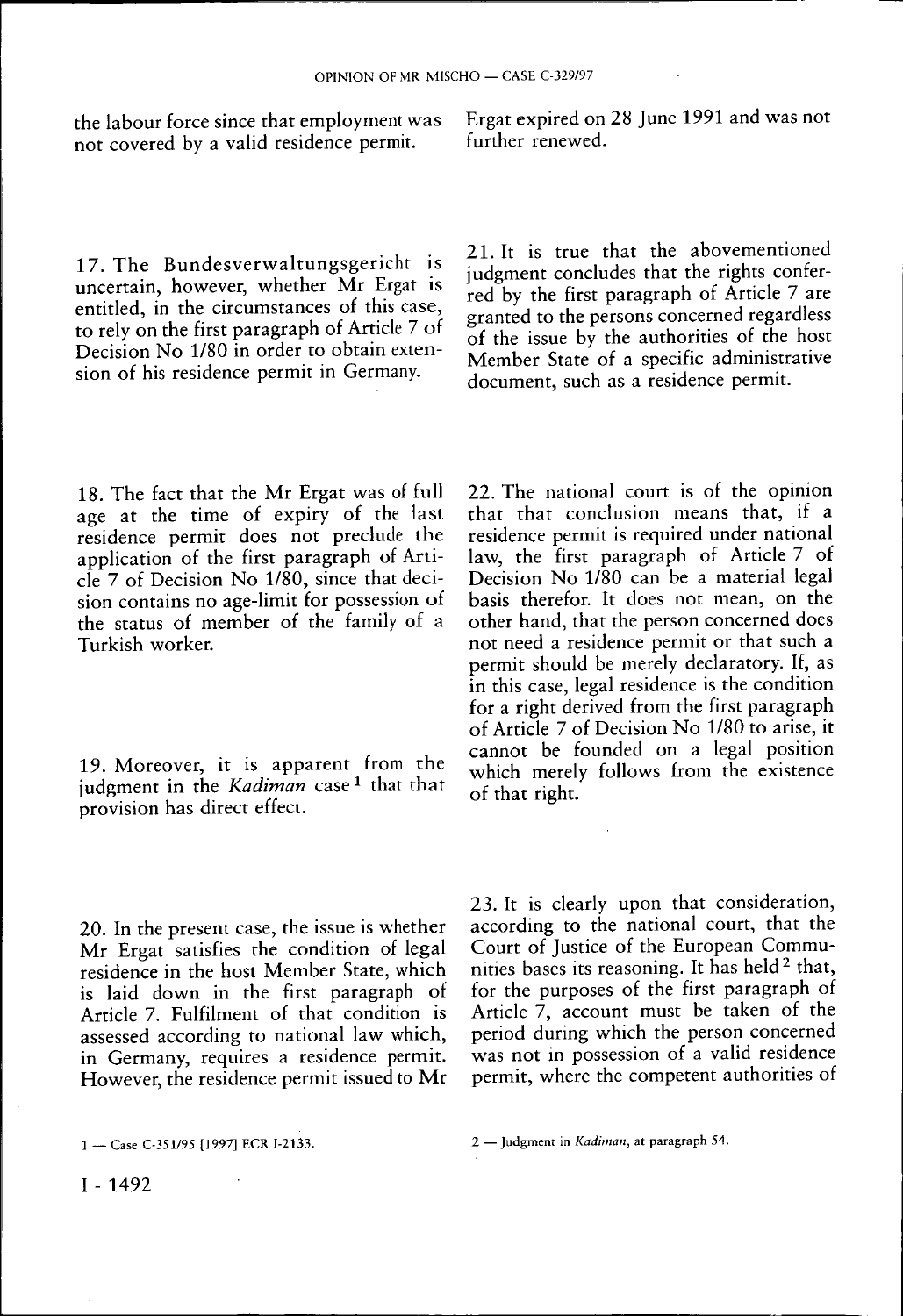the host Member State did not claim on that ground that the person concerned was not legally resident within national territory, but on the contrary issued a new residence permit to him. However, in the opinion of the Bundesverwaltungsgericht, that does not call into question the requirement in principle of a residence permit. Moreover, the renewal without retroactive effect of a permit which had already expired when the application for extension was made does not, according to the national court, affect the absence of legality of the previous period of residence not covered by a permit. Finally, contrary to the practice followed in the *Kadiman* case, the competent authorities in this case refused to grant Mr Ergat a further extension of his residence permit.

24. In those circumstances, it is not clear according to the Bundesverwaltungsgericht, whether the first paragraph of Article 7 of Decision No 1/80 presupposes that the family member of a Turkish worker must still be legally resident in the host Member State at the material time for deciding on the application for extension of the expired residence permit, or whether that provision allows no importance to be attached to the legality of residence on the basis of a residence permit if the person concerned was still in possession of a valid residence permit a few weeks previously.

25. Consequently, the Bundesverwaltungsgericht has decided to refer to the Court, under Article 234 (formerly Article 177) of the EC Treaty, the following question:

'Does a Turkish national who has entered the country as a member of the family of a Turkish worker duly registered as belonging to the labour force, without requiring a residence permit in accordance with the national law on foreigners in force at the date of entry, and has subsequently been in possession of residence permits with interruptions, but who has applied for extension of his last residence permit 26 days after its expiry, satisfy the conditions in the first paragraph of Article 7 of Decision No 1/80 of the EEC-Turkey Association Council that he has been "legally resident" there "for at least three years" (first indent) or "for at least five years" (second indent), if the national authorities have refused to extend the residence permit?'

**The observations submitted to the Court** 

26. The German Government, taking the view that the conditions for the application of the first paragraph of Article 7 of Decision No 1/80 are not satisfied in this case, proposes that the question raised by the national court should be answered in the negative.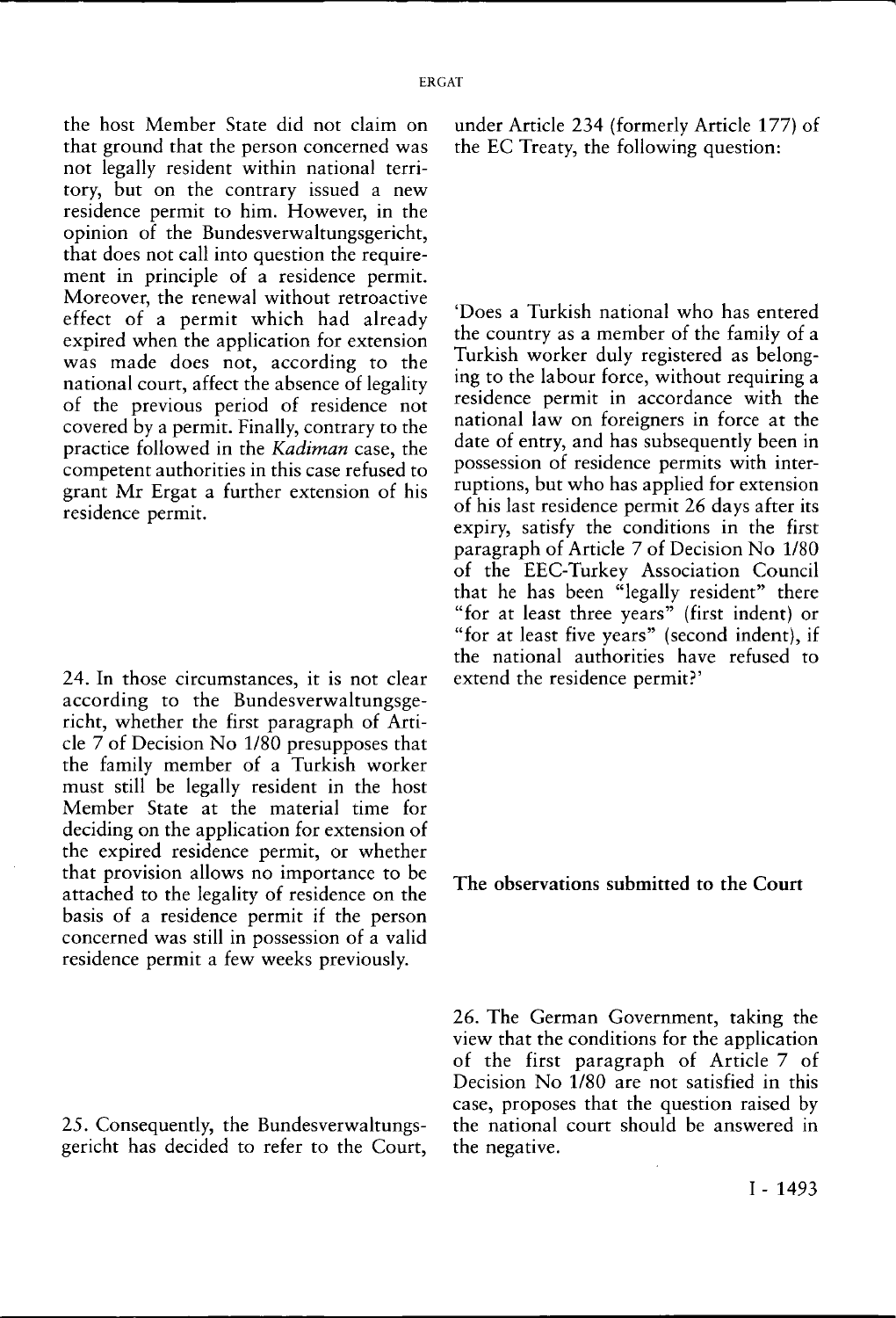27. According to the German Government, that provision governs access to the labour force for the family members of a Turkish worker, to whom, in accordance with national law, a residence permit has been granted for the purpose of establishing and preserving the community of family life with that Turkish worker. Moreover, legal residence within the territory of the host State constitutes a prior condition for the application of that provision and it is the provisions of national law which determine when residence is legal. However, in the present case, Mr Ergat was no longer legally resident in Germany, since his residence permit had been out of date for 26 days.

28. Furthermore, according to the German Government, it is clear, by contrary inference, from paragraph 54 of the *Kadiman*  judgment, to which the Bundesverwaltungsgericht also refers, that the Court takes the view that the condition of legality of residence is not satisfied if, as in this case, the competent authorities have refused to extend the residence permit of the person concerned and, in any event, that case-law could only have the consequence of regularising the previous gaps in Mr Ergat's legal residence.

29. Regardless of whether such retroactive effect is lawful, it is not, according to the German Government, sufficient for the person concerned to have resided legally in the host Member State at a certain time in the past, but, conversely, it is decisive that, at the date of making the application, the Turkish national still has a residence permit and is, therefore, legally resident in the host Member State.

30. In the German Government's opinion, any other interpretation would mean that, once three or five years had elapsed, the first paragraph of Article 7 would grant to the members of a Turkish worker's family a right of residence regardless of the national requirements concerning residence permits.

31. However, such a consequence, it maintains, would be contrary to the terms of the provision in question, which prescribes legal residence for a period of 'at least' three years or five years, and to its objective which, in order to promote the integration of the members of a Turkish worker's family into the host Member State by creating conditions conducive to family reunification, makes the rights conferred on those persons conditional upon the situation of the Turkish worker himself; on the other hand, a Turkish national cannot enjoy independent rights unless he satisfies the conditions in Article 6 of Decision No 1/80, which also presupposes that the requirements of national law concerning residence and work permits have been complied with.

32. In the Commission's opinion, the question submitted for a preliminary ruling raises two separate legal issues.

33. Firstly, according to the Commission, it is necessary to decide whether the first paragraph of Article 7 of Decision No 1/80 is to be taken to mean that, at the time when the member of a Turkish worker's family relies on that provision in order to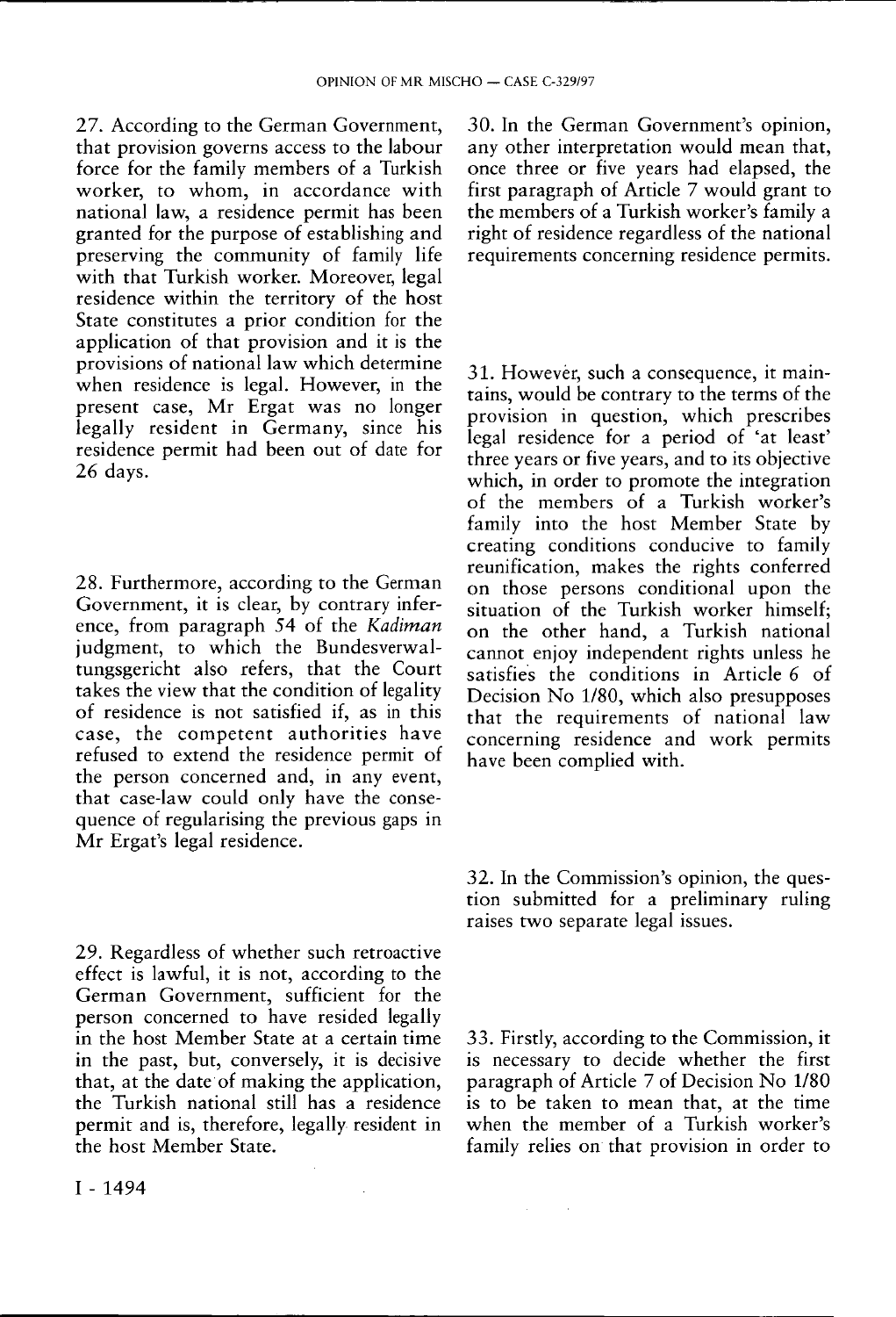claim the rights which it confers on him, legal residence must still exist and it is not sufficient for such residence to have existed previously for three years or five years. The Commission takes the view that the question thus raised should be answered in the affirmative, having regard not only to the wording of the provision in question, which implies the present tense ('have been ... resident'), but also to its spirit and purpose.

34. Although it is true, according to the Commission, that, where a residence permit is applied for in due time and in a lawful manner and all the conditions in the first paragraph of Article 7 are satisfied, that provision confers entitlement to the issue of a residence permit, which the host Member State may not refuse the Turkish national, that State could, on the other hand, legitimately require a member of a Turkish worker's family to register in the lawful manner with the competent national authorities, declaring a fixed place of residence, and to maintain legal residence throughout his stay within the territory of the State concerned. On that basis, the State concerned would be entitled to require the obtaining of a residence permit in the forms and according to the rules laid down by its legislation. Even if that permit has only declaratory status, the person concerned would have to prove legal residence and maintain it, otherwise he would no longer satisfy the conditions in the first paragraph of Article 7. That strict interpretation of the provision in question is justified by the legitimate interest of Member States in ensuring that foreigners present within their territory comply with the relevant national legislation and, in particular, continue to reside there legally.

35. However, in the circumstances in point the main proceedings, Mr Ergat himself, the Commission states, broke the chain of rights conferred by the first paragraph of Article 7 by failing to apply in due time, without a valid excuse, for extension of his permit to reside in Germany, with the result that, through his negligent conduct, he forfeited, in principle, the right of residence which he held in Germany until 28 June 1991.

36. Secondly, however, according to the Commission, it is important to determine whether, in view of the minimal length of time of less than a month by which Mr Ergat exceeded the period of residence authorised until a further permit had to be applied for and taking into account the fact that Mr Ergat could have had a claim to extension of his residence permit if he had submitted his application in due time, the refusal given in this instance by the German authorities is in accordance with the principle of proportionality. The failure of the plaintiff in the main proceedings to act seems minor, whereas its legal consequence, namely deportation from the host Member State, is considerable.

37. According to the Commission, application of the principle of proportionality presupposes that all the relevant circumstances of the case are appropriately taken into account.

38. It concludes that, in view of the minimal nature of the delay at issue in this case and having regard to the fact that other late applications by Mr Ergat have not led the competent authorities to refuse extensions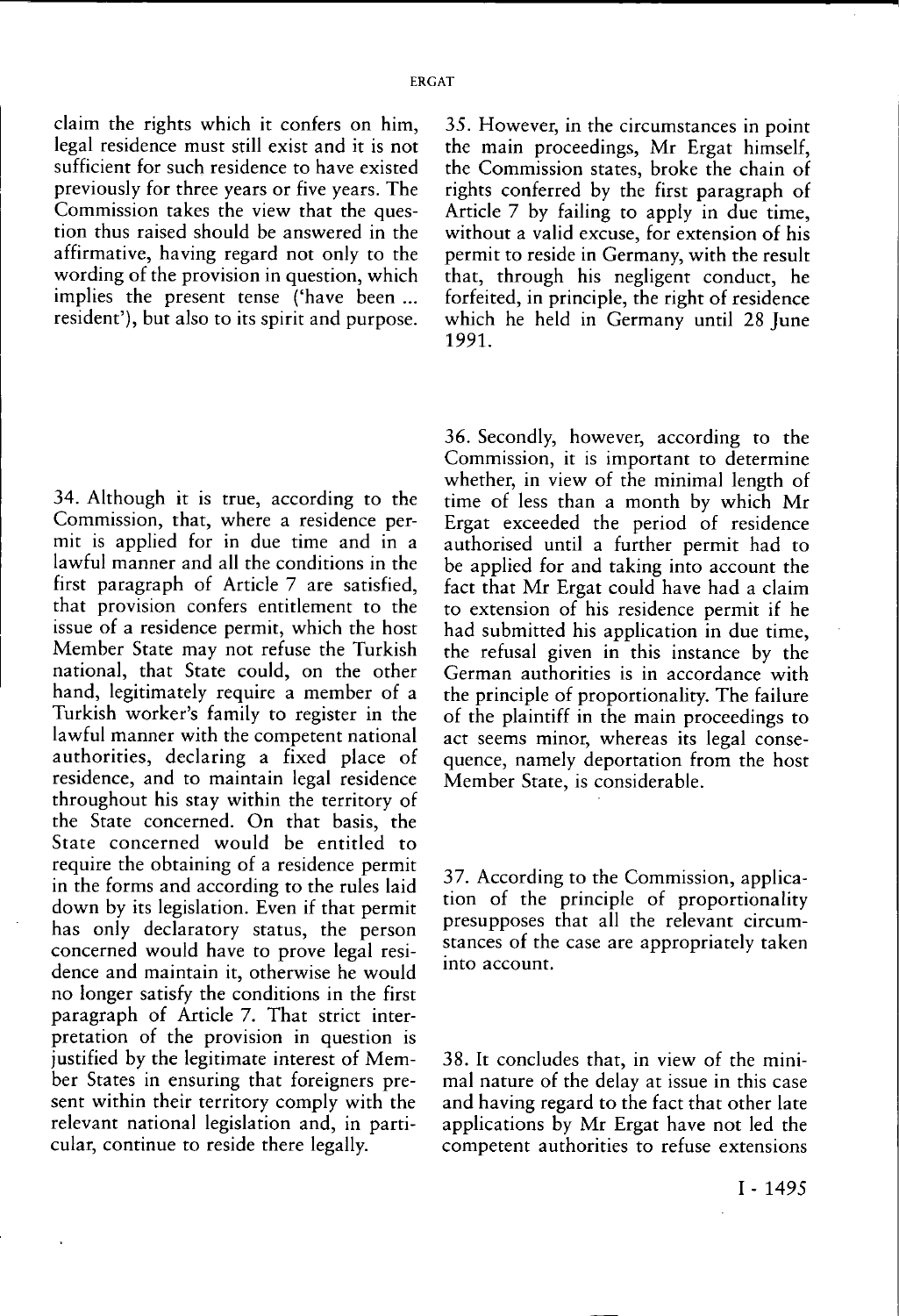of his residence permit, the gap in legal residence, within the meaning of the first paragraph of Article 7, which is now alleged by those same authorities, is not a sufficient ground for refusing to grant a new residence permit. In a case of this nature, the requirements of public policy do not override the interests of the Turkish national concerned, in so far as he was not duly warned in the past of the possible consequences of late submission of applications to renew his residence permit.

39. According to the French Government, the effect of the *Kadiman* judgment is that Member States have retained the power to determine the conditions under which Turkish nationals may enter their territory, reside and have access to the labour market there, subject to observance of the spirit and purpose of Decision No 1/80.

40. However, as regards the limitation of the period of validity of the residence permit held by the Turkish worker's family member in the host Member State, the French Government states that the Court also held in that judgment that the rights conferred by the first paragraph of Article 7 on family members of a Turkish worker are granted by that provision to the persons concerned regardless of the issue by the authorities of the host Member State of a specific administrative document, such as a residence permit.

41. The French Government takes the view that the interpretation of this last point is decisive for the outcome of this case, in which the issue is whether the circumstance that Mr Ergat's residence permit had expired when he lodged an application for its extension causes him to forfeit the rights conferred by the first paragraph of Article 7 of Decision No 1/80.

42. It observes that in the present case the German authorities have interpreted the conditions governing residence in Germany restrictively and taken the view that the expiry of Mr Ergat's residence permit renders his position illegal under the national legislation applicable to foreigners, with the result that he is no longer able to rely on the first paragraph of Article 7 of Decision No 1/80.

43. However, in the French Government's opinion, the discretion enjoyed by Member States in this regard cannot undermine the effectiveness of Decision No 1/80 and account should be taken of Mr Ergat's situation, namely, that he was authorised to enter Germany for the purpose of family reunification, resided there legally for 16 years and, since 1989, has had a work permit with no time-limit. In those circumstances, the restrictive interpretation adopted by the German authorities would appear to go beyond the objective pursued by the Agreement establishing an Association between the European Economic Community and Turkey, signed at Ankara on 12 September 1963.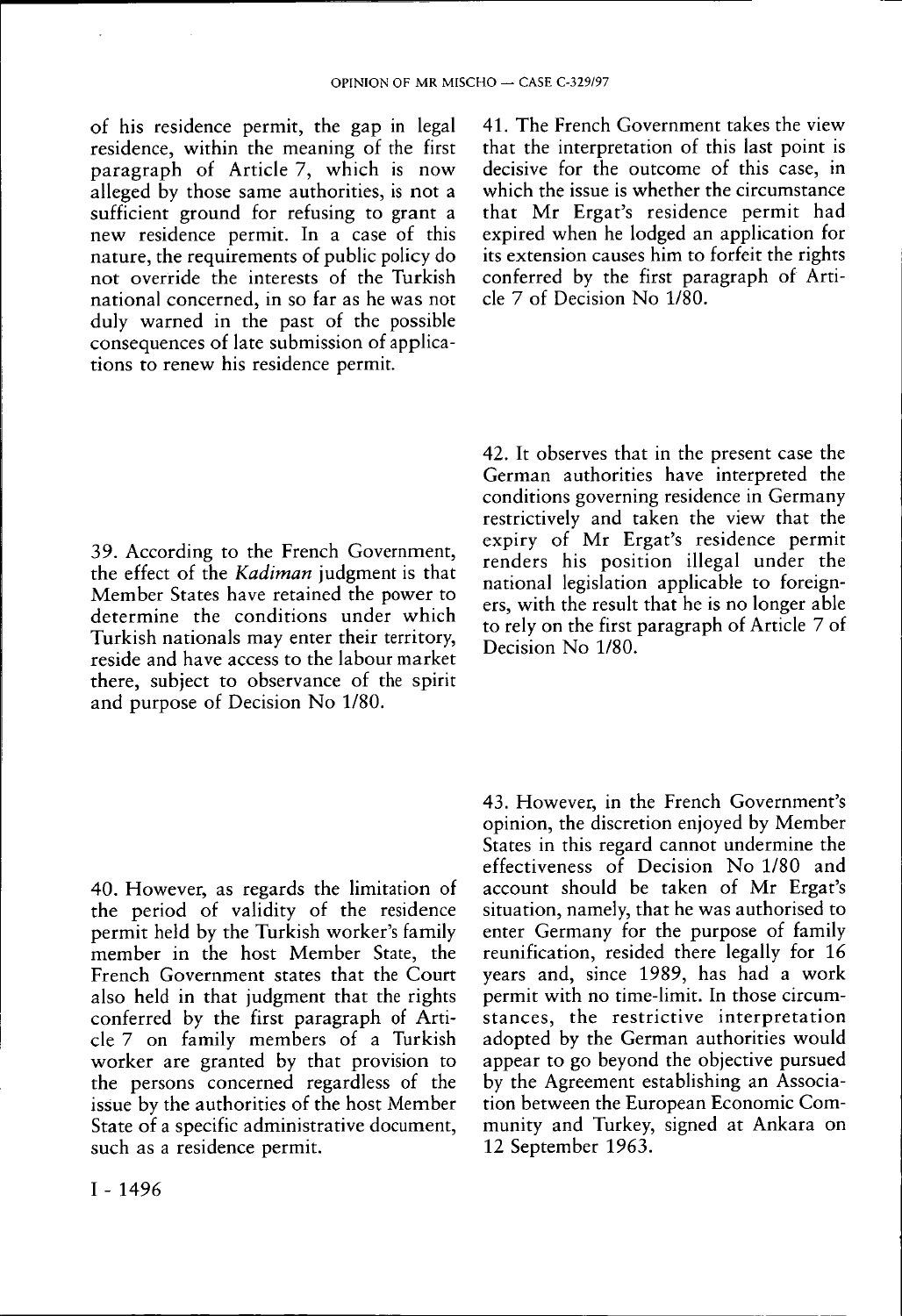44. It is therefore a matter for the national court to determine whether the German authorities have, in this case, exercised their powers with regard to the entry ano residence of Turkish nationals without impairing the effectiveness of Decision No 1/80.

## Assessment

45. The Bundesverwaltungsgericht is essentially seeking to ascertain whether the child of a Turkish migrant worker forfeits the rights which he may have acquired under the first paragraph of Article 7 of Decision No 1/80 if he has ceased, for some time, to be in possession of a valid residence permit.

46. The national court takes the view that the *Kadiman* judgment 'does not decide whether the said provision presupposes that the member of the family must still be legally resident at the material time for deciding on the application for extension of the expired residence permit, or whether the law of the Association disregards whether the residence was legal on the basis of a residence permit at the material time if the foreigner was still in possession of a residence permit a few weeks previously'.

47. I shall first attempt to deal with the question raised in the general context of the

rights of a Turkish migrant worker and his family. In its judgment in *Sevince 3* the Court stated that the provisions of the third indent of Article 6(1) of Decision No 1/80 'merely govern the circumstances of the Turkish worker as regards employment, and make no reference to his circumstances concerning the right of residence'.

48. In the same judgment, the Court referred to the 'standstill' clause contained in Article 13 of Decision No 1/80, under which 'the Member States of the Community and Turkey may not introduce new restrictions on the conditions of access to employment applicable to workers and members of their families legally *resident*  and *employed* in their respective territories'. 4

49. Legality of residence and legality of employment must therefore not be confused.

50. Article 7, on the other hand, governs the situation of family members as regards employment, but establishes an explicit link between the right to employment and the legality of residence. It grants to those family members of workers who *'have been legally resident... for 5* at least five years' in the host Member State 'free access to any paid employment of their choice'.

3 — Case C-192/89 [1990] ECR I-3461.

4 — Emphasis added.

5 — Emphasis added.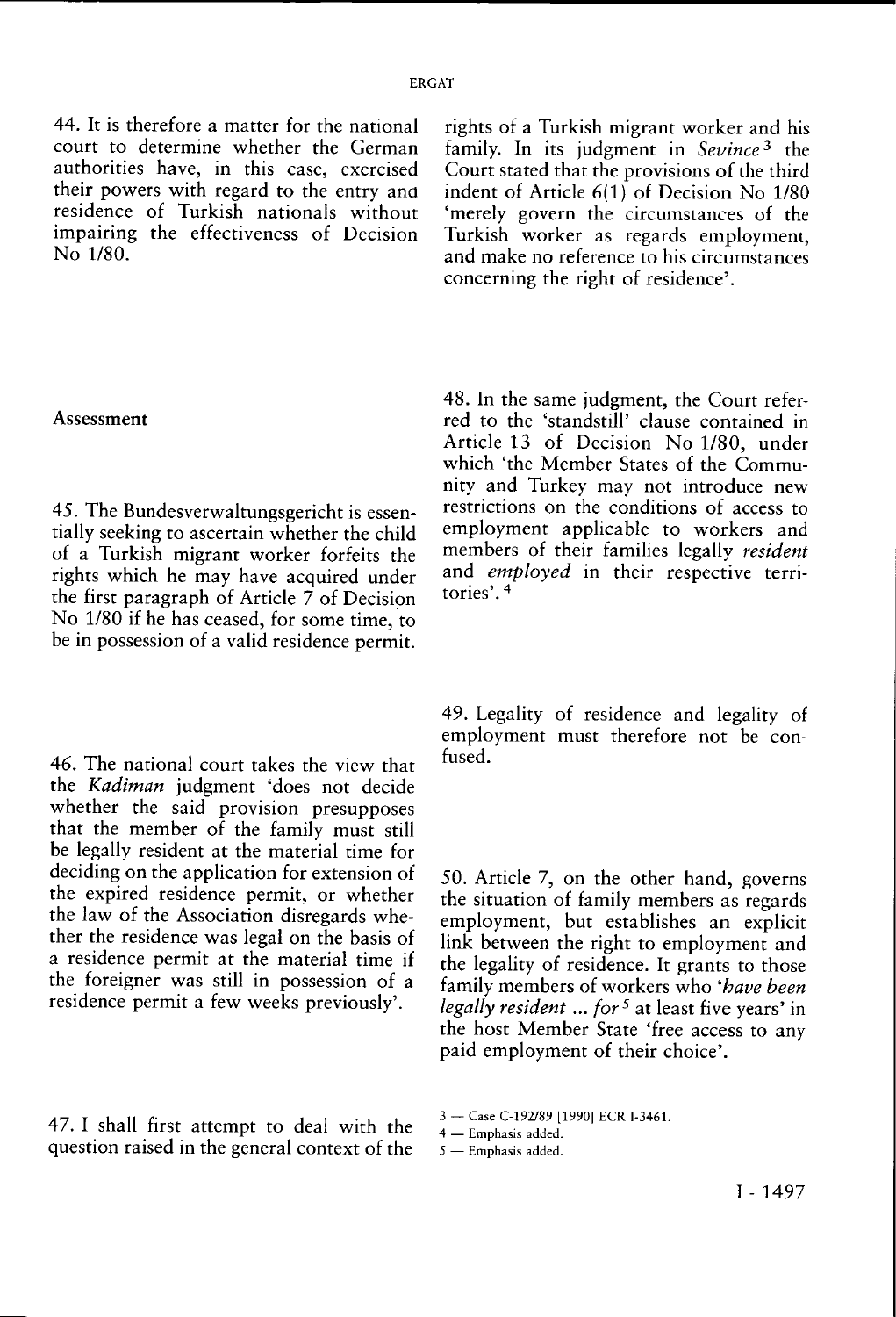51. The Bundesverwaltungsgericht takes the view that it can be inferred from the use of wording implying the present tense in that provision, as well as from the word 'for', that the family member's residence must continue to be legal, even at the end of the five-year period.

54. It would, moreover, be incomprehensible if a worker's child who has been 'legally' resident in the host Member State for at least five years could then reside there 'illegally' for the simple reason that he had in the meantime acquired the right of free access to any paid employment of his choice.

52. That interpretation is confirmed by the recent *Akman* judgment 6 which, at paragraph 50, contains the following passage:

'Article 7 ... provides for a right of free access to employment for Turkish nationals *legally resident in the host Member State:*  either for family members in general *after a specified period of legal residence*<sup>7</sup> on the basis of family unification with a Turkish worker (first paragraph); or for the children of such a worker irrespective of the length of time they have been resident but following completion of training in the State in which one of the parents has been employed for a certain period (second paragraph).'

55. It is true that, in the *Bozkurt* judgment, <sup>8</sup> the Court held that the provisions of Article 6(1) of Decision No 1/80, 'which grants Turkish workers the right, after specified periods of legal employment ... to enjoy free access to any paid employment of [their] choice, necessarily implies the existence of a right of residence for the person concerned, since otherwise the right of access to the labour force and the right to work as an employed person would be deprived of all effect'.

53. One is therefore entitled to consider that the family member's residence must continue to be 'legal' beyond the five-year reference period.

6 — Case C-210/97 [1998] ECR I-7519.

56. By isolating that phrase from its context, one might be tempted to argue that the fact of having acquired, at a certain point in time, the right of free access to any paid employment automatically implies a right of unlimited residence.

8 — Case C-434/93 [1995] ECR I-1475.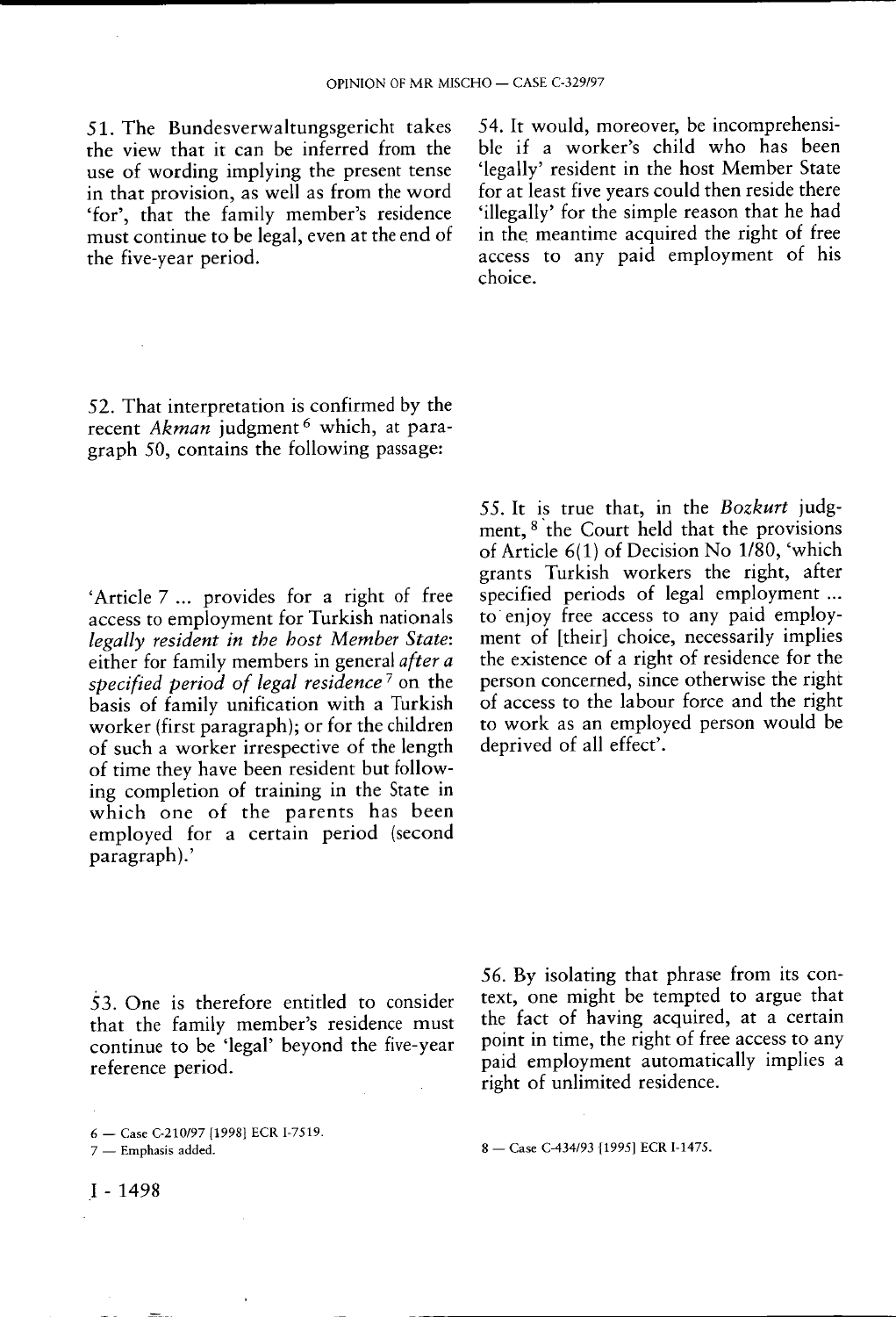57. But that is not at all the effect of the rest of that judgment, where the following is stated:

'Article 6 of Decision No 1/80 covers the situation of Turkish workers who are working or are temporarily incapacitated for work. It does not, on the other hand, cover the situation of a Turkish worker who has definitively ceased to belong to the labour force of a Member State because he has, *for example,* reached *retirement age* or, as in the present case, become *totally and permanently incapacitated for work.<sup>9</sup>*

were, under Article 48 (which has become, after amendment, Article 39(3)(d) of the Treaty, made subject to regulations to be drawn up by the Commission, with the result that the rules applicable under Article 48 (which has become, after amendment, Article 39) cannot simply be transposed to Turkish workers.' 10

58. It is therefore clear that the right of residence enjoyed by the person concerned is neither unconditional nor unlimited in time.

Consequently, in the absence of any specific provision conferring on Turkish workers a right to remain in the territory of a Member State after working there, a Turkish national's right of residence, as implicitly but necessarily guaranteed by Article 6 of Decision No 1/80 as a corollary of legal employment, ceases to exist if the person concerned becomes totally and permanently incapacitated for work.

59. Admittedly, the *Bozkurt* judgment concerns Article 6, whereas the present case concerns Article 7. However, since both those provisions have the same objective, namely to regulate the conditions under which a Turkish national can claim a right to work in the host Member State, it seems to me that what applies to Article 6 also applies, *mutatis mutandis,* to Article 7.

Furthermore, as far as Community workers are concerned, the conditions under which such a right to remain may be exercised 60. In my opinion, the *Kadiman* judgment did not call into question the conclusions concerning the right of residence reached by the Court in its case-law on Article 6,

9 — Emphasis added. 10 — See paragraphs 39 ro 41 of the judgment.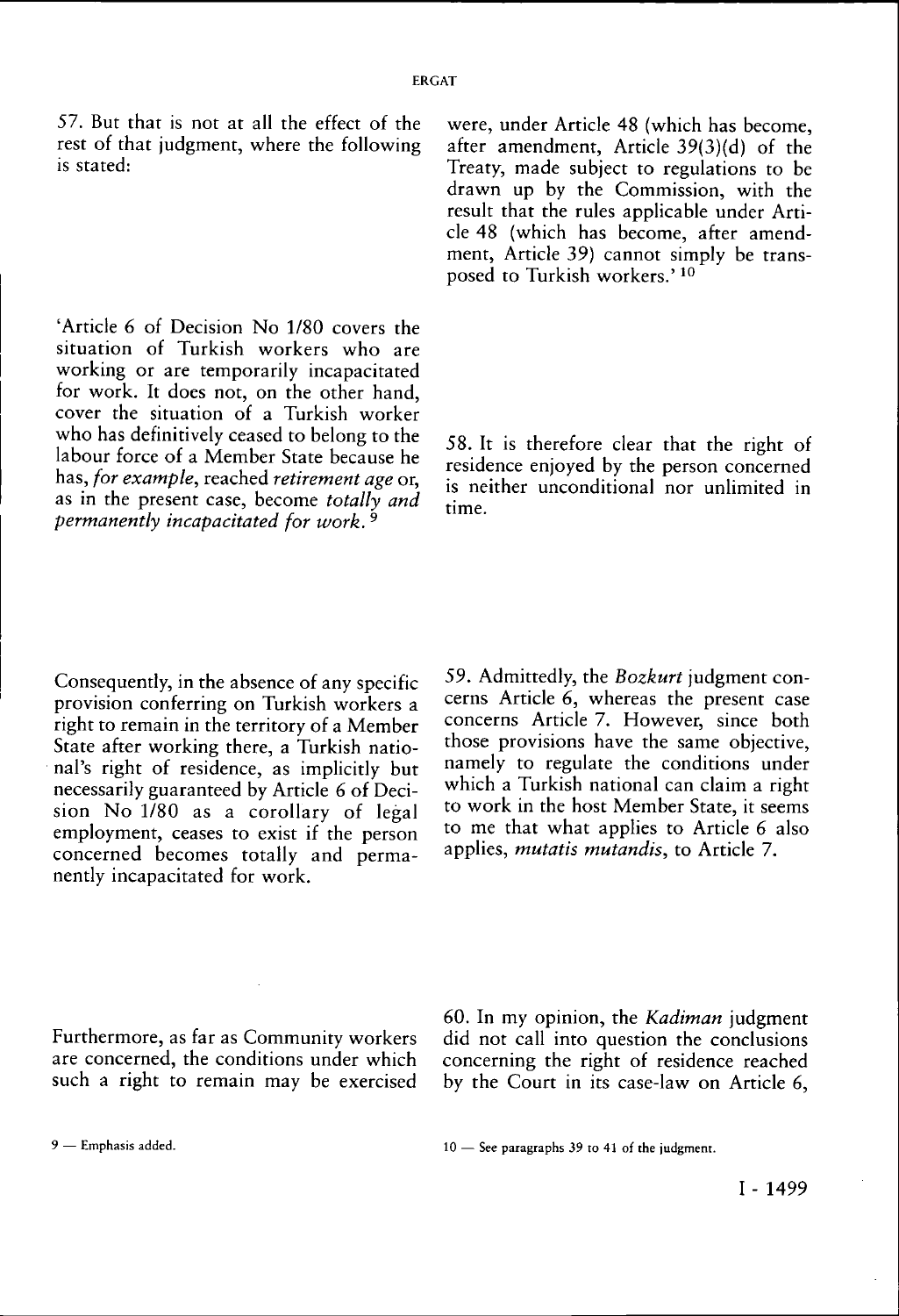even though it contains wording which may seem to indicate the contrary.

61. Paragraph 51 of that judgment states:

'[As] regards the limitation of the period of validity of the residence permit held by the Turkish worker's family member in the host Member State, it must be observed that, whilst the Member States retain the power to lay down the conditions under which that family member may enter their territory and reside there *until he or she becomes entitled to respond to any offer of employment<sup>11</sup> ...* the fact nevertheless remains that the rights conferred by the first paragraph of Article 7 on family members of a Turkish worker are granted by that provision to the persons concerned regardless of the issue by the authorities of the host Member State of a specific administrative document, such as a residence permit'.

62. In the abovementioned passage, the Court certainly did not mean that a Member State's legislation on the residence of foreigners ceases to apply to family members of a Turkish worker once they have obtained the right of access to the paid employment of their choice. In so far as

I - 1500

there might have been any uncertainty, it would in any event have been cleared up by the *Akman* judgment.

63. Of course, a Member State's legislation must be consistent with Community law, and in particular with Decision No 1/80, that is to say, it must not withdraw from family members rights which they derive directly from Community law.

64. However, that legislation may, without being in conflict with Decision No 1/80, provide that, in certain circumstances, the child of a Turkish worker can no longer remain in the host Member State.

65. Such may be the case, in particular, where:

- the child is voluntarily unemployed for an extended period; <sup>12</sup>
- the child had returned to his country of origin for a long period; 13
- 12 Conclusion drawn, by contrary inference, from the judg-ment in Case C-171/95 *Tetik* [1997] ECR I-329.
- 13 Observation made by the Commission at the hearing and which seems to me to be relevant. It should be pointed out that, in the case of Community nationals, it is only interruptions of residence not exceeding six consecutive months which do not affect the validity of their residence permit.

<sup>11 —</sup> Emphasis added.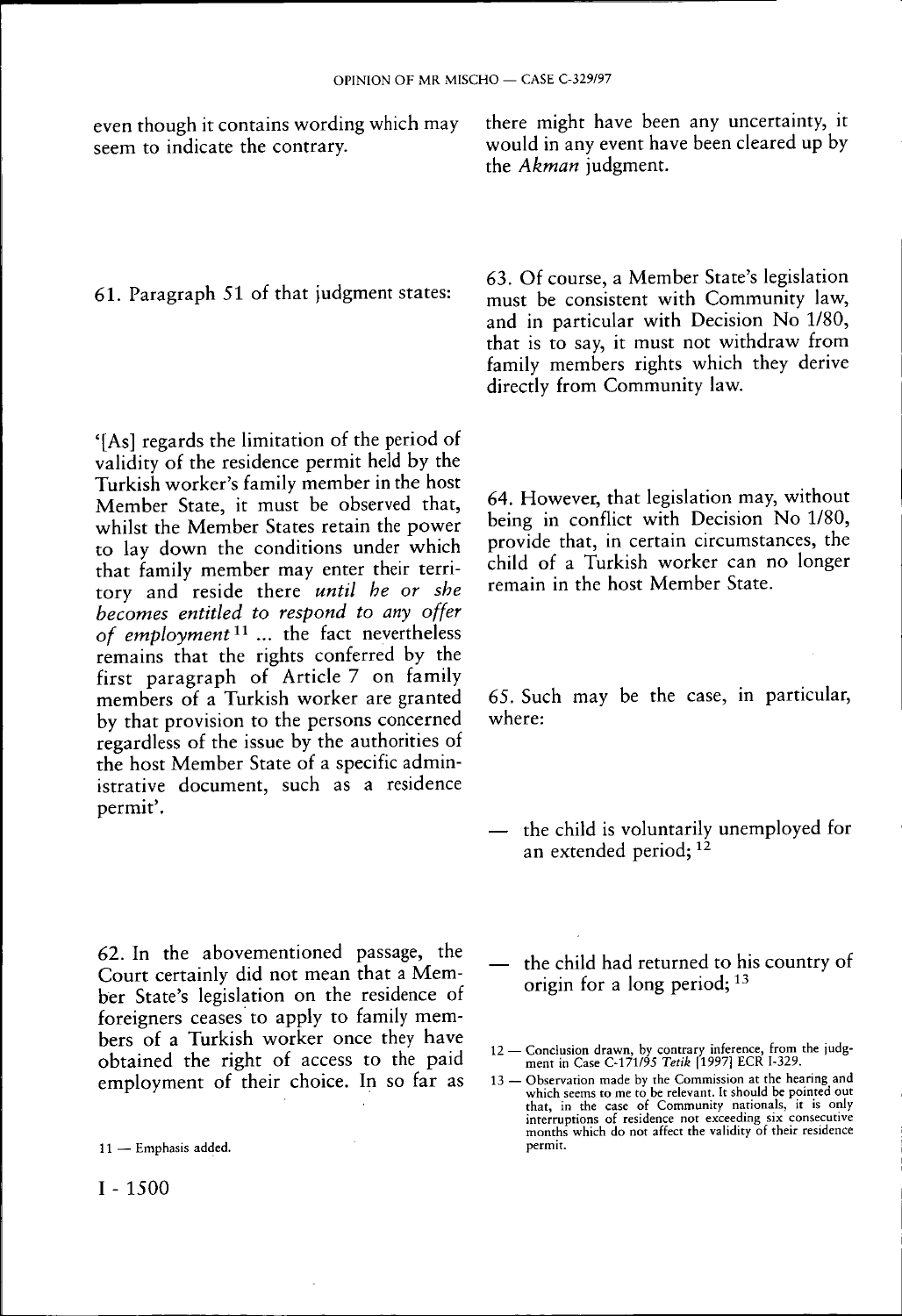— the child has been the subject of a deportation order for committing offences against public policy, public security or public health, pursuant to Article 14 of Decision No 1/80.

*66.* Indeed, if the logic of Decision No 1/80 is not to be turned completely on its head, it must be considered that, once the child of full age has reached the stage where it is entitled to free access to any paid employment, it is subject to the same rules as a Turkish worker who has come to reside in a Member State as an adult.

67. It may be noted in passing that Article 12 of Decision No 1/80 gives a Member State the right to refrain from automatically applying the provisions of Articles 6 and 7 where it experiences or is threatened with serious disturbances on its employment market which might seriously jeopardise the standard of living or level of employment in a particular region, branch of activity or occupation. The State concerned is to inform the Association Council of any such temporary restriction. However, that provision has not yet been invoked.

68. Nevertheless, the Member State must have the right to check periodically whether any of the circumstances referred to above applies to a Turkish worker or members of his family.

69. Such a check can be carried out when the residence permit expires since, unlike the 'residence permits' issued to Community nationals, <sup>14</sup> Community law does not require the permits issued to Turkish workers and members of their families to be renewed automatically after five years.

70. Moreover, it cannot be disputed that responsibility for taking the initiative in applying for extension of the residence permit rests with the Turkish worker or his family member.

71. It remains to be ascertained what inferences can be drawn from the fact that a Turkish worker has ceased to be in possession of such a residence permit through failing to apply in time for its renewal and whether, in that case, the national authorities are entitled to deprive him of the rights acquired pursuant to the first paragraph of Article 7 by refusing to extend his residence permit.

72. The German Government and the Commission propose a particularly rigorous answer to that question. They take the

<sup>14 —</sup> See Article 6 of Council Directive 68/360/EEC of 15 October 1968 on the abolition of restrictions on movement and residence within the Community for workers of Member States and their families (OJ, English Special Edition 1968 (II), p. 485).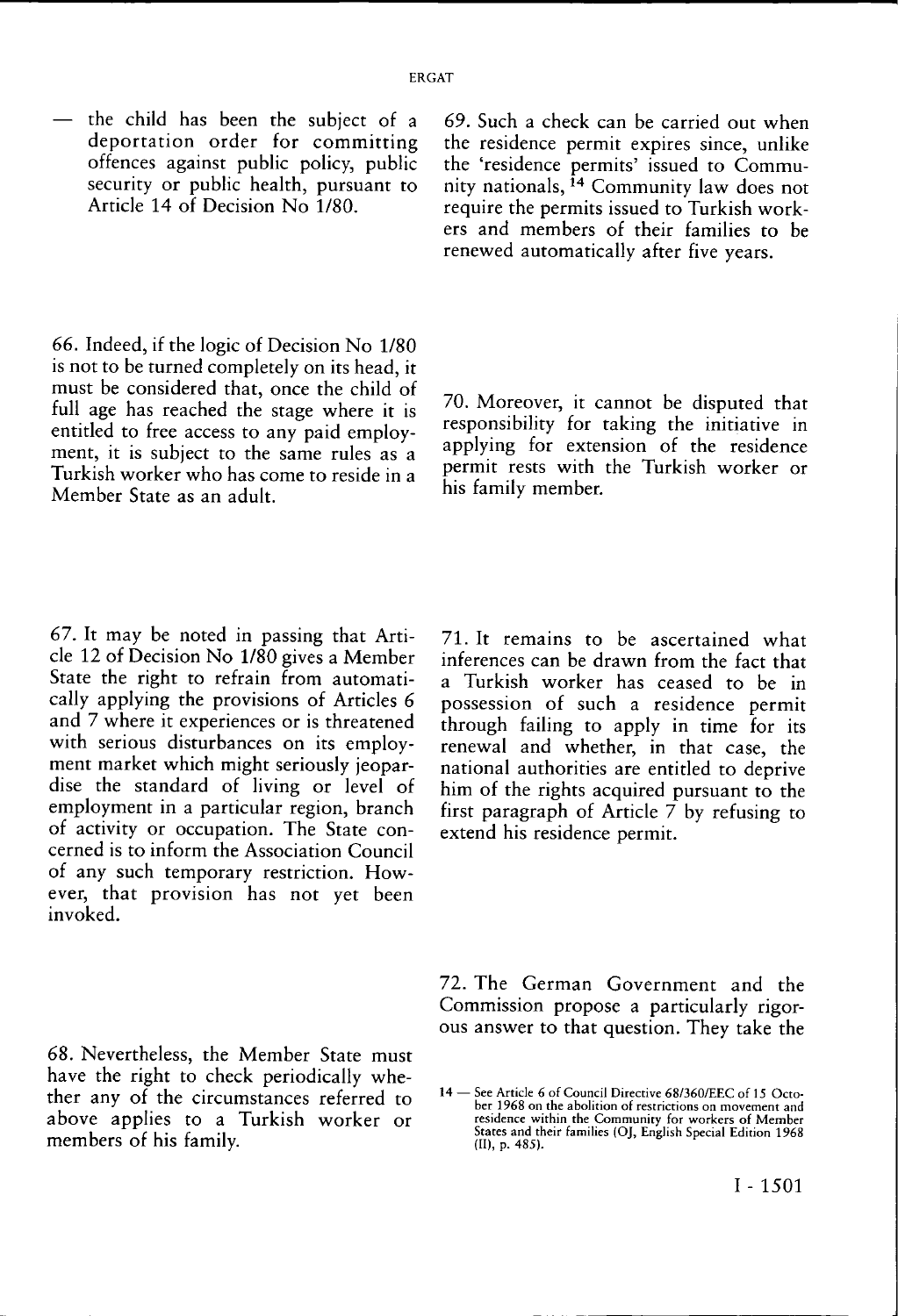view that, in such a situation, the national authorities are under no obligation whatsoever to grant the extension applied for. For my part, after careful consideration, I take the view that that conclusion is too radical. I am of the opinion that the failure to be in possession of a residence permit, where it results from a delay in the submission of the application for renewal and where the residence permit should have been granted if it had been applied for in time, cannot justify the deportation of the worker.

73. Strictly speaking, of course, the worker is no longer 'legally resident'. But is it therefore reasonable to treat him like a illegal immigrant? Should not account be taken of differing degrees of illegality in a situation?

74. Thus, for example, when carrying out a check, the police may find that a driver is not in possession of a driving licence. Such a driver certainly deserves to be penalised, but the penalty may differ depending on whether, on the one hand, he has never had a driving licence or has been disqualified from driving by a judicial decision or whether, on the other hand, he is no longer in possession of a valid driving licence because he has failed to undergo the medical examination required of him by the regulations on account of his age.

75. It seems to me that the Court was referring to a distinction of that kind when

it stated, in the *Kadiman* judgment, that the rights of family members of a Turkish worker 'are granted ... to the persons concerned regardless of the issue by the authorities of the host Member State of a specific administrative document, such as a residence permit'.

76. To my mind, that statement means that the Member State must make the deportation of a Turkish national dependent, not on whether he does or does not possess a current valid residence permit, but on the existence of any of the circumstances listed above, which nullify the very basis of the right of residence.

77. To deport a worker because of a delay in the submission of his application would also amount to placing such a delay on the same level as an offence against public policy or public security.

78. Finally, the criterion proposed above can also be supported by an argument from analogy, based on the directives adopted by the Council with regard to certain categories of Community nationals.

79. I refer here to Council Directive 90/364/EEC of 28 June 1990 on the right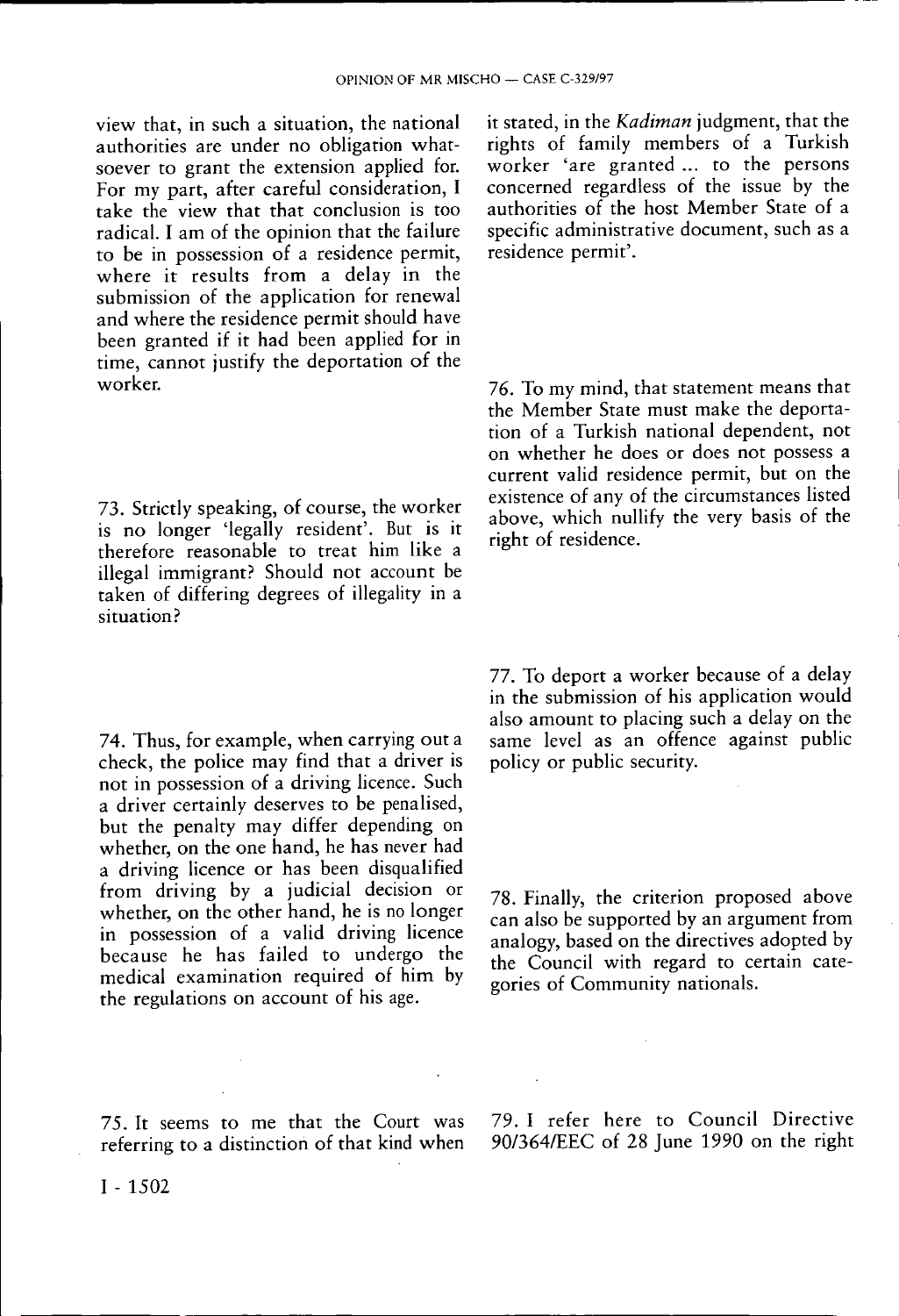of residence, <sup>15</sup> which concerns nationals of Member States who do not enjoy that right under other provisions, to Council Directive 90/365/EEC of 28 June 1990 on the right of residence for employees and selfemployed persons who have ceased their occupational activity, <sup>16</sup> and to Council Directive 93/96/EEC of 29 October 1993 on the right of residence for students.<sup>17</sup>

80. All those directives contain a provision stipulating that '[t]he right of residence shall remain for as long as beneficiaries of that right fulfil the conditions laid down in Article 1'. Article 1 provides, in each case, that nationals of Member States must have sufficient resources to avoid becoming a burden on the social assistance system of the host Member State during their period of residence, and be covered by sickness insurance in respect of all risks in the host Member State.

81. All those directives also provide that exercise of the right of residence is to be evidenced by the issue of a document known as a 'Residence Permit for a National of a Member State of the EEC', the validity of which may be limited to five years on a renewable basis.

15 — OJ 1990 L 180, p. 26. 16 — OJ 1990 L 180, p. 28. 17 — OJ 1993 L 317, p. 59. 82. However, contrary to what is the case for Community workers who are actually in employment, those directives do not provide that such residence permits must be automatically renewable.

83. That can certainly be explained by the fact that persons coming within those categories do not have the same 'right of residence' as active workers, who derive that right directly from Article 48 of the EC Treaty (which has become, after amendment, Article 39), but an exceptional right to which stricter conditions are attached.

84. Similarly, Turkish nationals do not have exactly the same rights as active workers from another Member State. They do not, as individuals, have the right to come and work in the Community. It follows from Articles 6 and 7 of Decision No 1/80 that their entry into the Community is subject to express individual authorisation. Moreover, their right of residence is dependent, according to the *Bozkurt* judgment, on their being 'in legal employment', of which it is the corollary. It is therefore logical to treat them in the same way as the categories of persons covered by the three abovementioned directives. This means that it is possible to deny them extension of their residence permit only if they no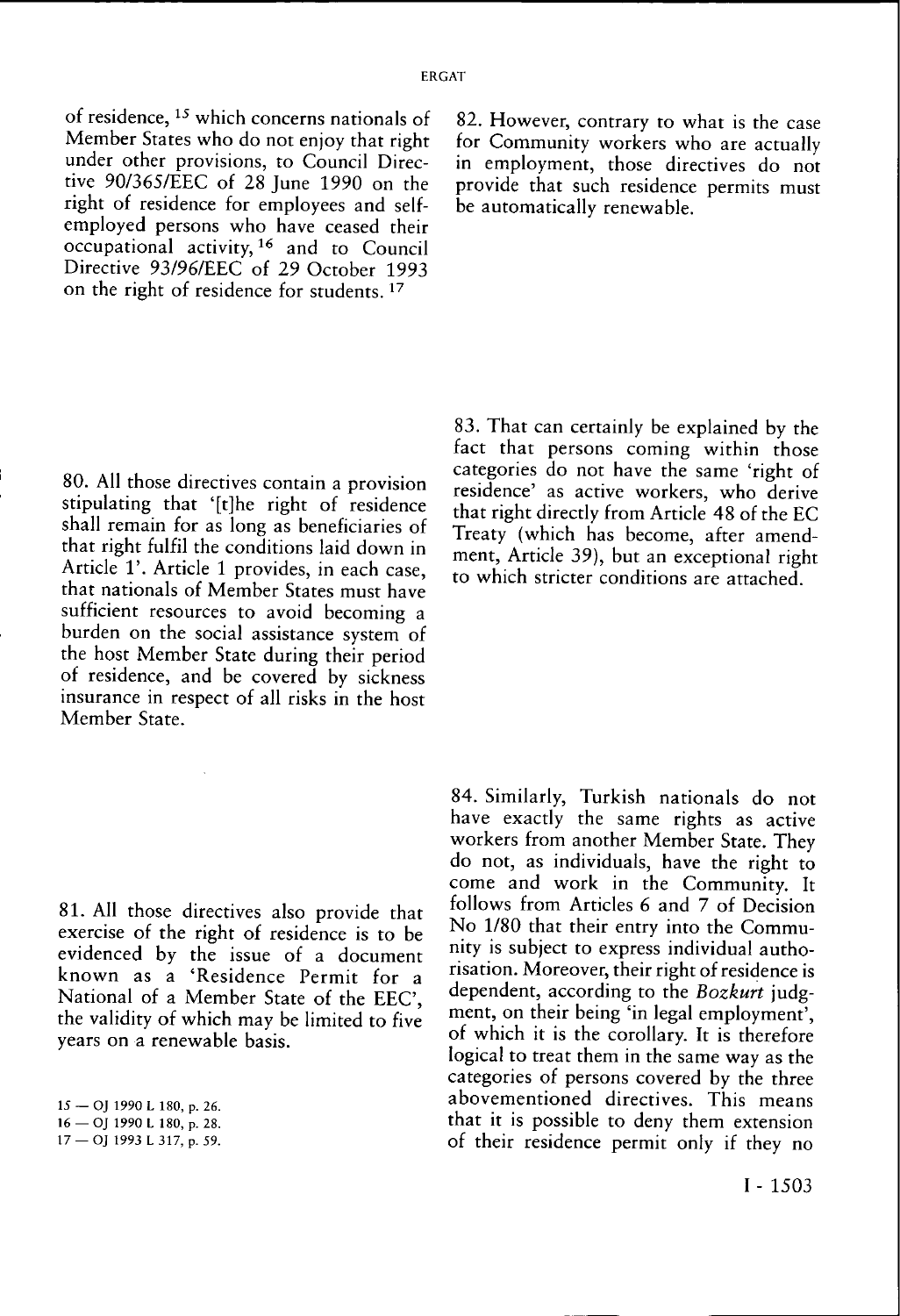longer satisfy the substantive conditions on which their right of residence is based.

on such persons penalties with a greater deterrent effect than that of mere fines.

85. It remains to be ascertained how the competent authorities are to treat a Turkish worker who, while in legal employment, neglects for months to apply for the renewal of his permit or who, on each occasion when it expires, submits his application several weeks late.

86. The Commission has argued in this connection that 'the possibility of imposing administrative penalties or fines on a Turkish worker's family member often does not constitute a sufficient sanction since, in the case of persons on low incomes, such penalties are difficult to enforce and even represent a significant administrative expense'.

87. In order to take account of that consideration, the validity of which is beyond question, it may be inquired whether it would be compatible with the law of the Association for national courts to impose 88. In the judgment in *Pieck,<sup>18</sup>* the Court held that the failure on the part of a Community national to obtain the special residence document prescribed in Article 4 of Directive 68/360 may not be punished by imprisonment.

89. However, the Court gave as the reason for that finding the fact that that special residence document cannot be assimilated to a residence permit, in connection with the issue of which the national authorities have a discretion. 19

90. However, the entry of a Turkish worker into Community territory presupposes a genuine residence permit which, moreover, must not have been obtained fraudulently. 20

91. It does not seem to me, therefore, to be out of the question, where there is prolonged or repeated failure to comply with the formalities governing residence, for a sentence of imprisonment to be imposed on a Turkish worker, even though it may be suspended on the first occasion.

18 — Case 157/79 [1980] ECR 2171.

<sup>19 —</sup> See paragraph 13.

<sup>20 —</sup> See judgment in Case C-285/95 *Kol* [1997] ECR I-3069.